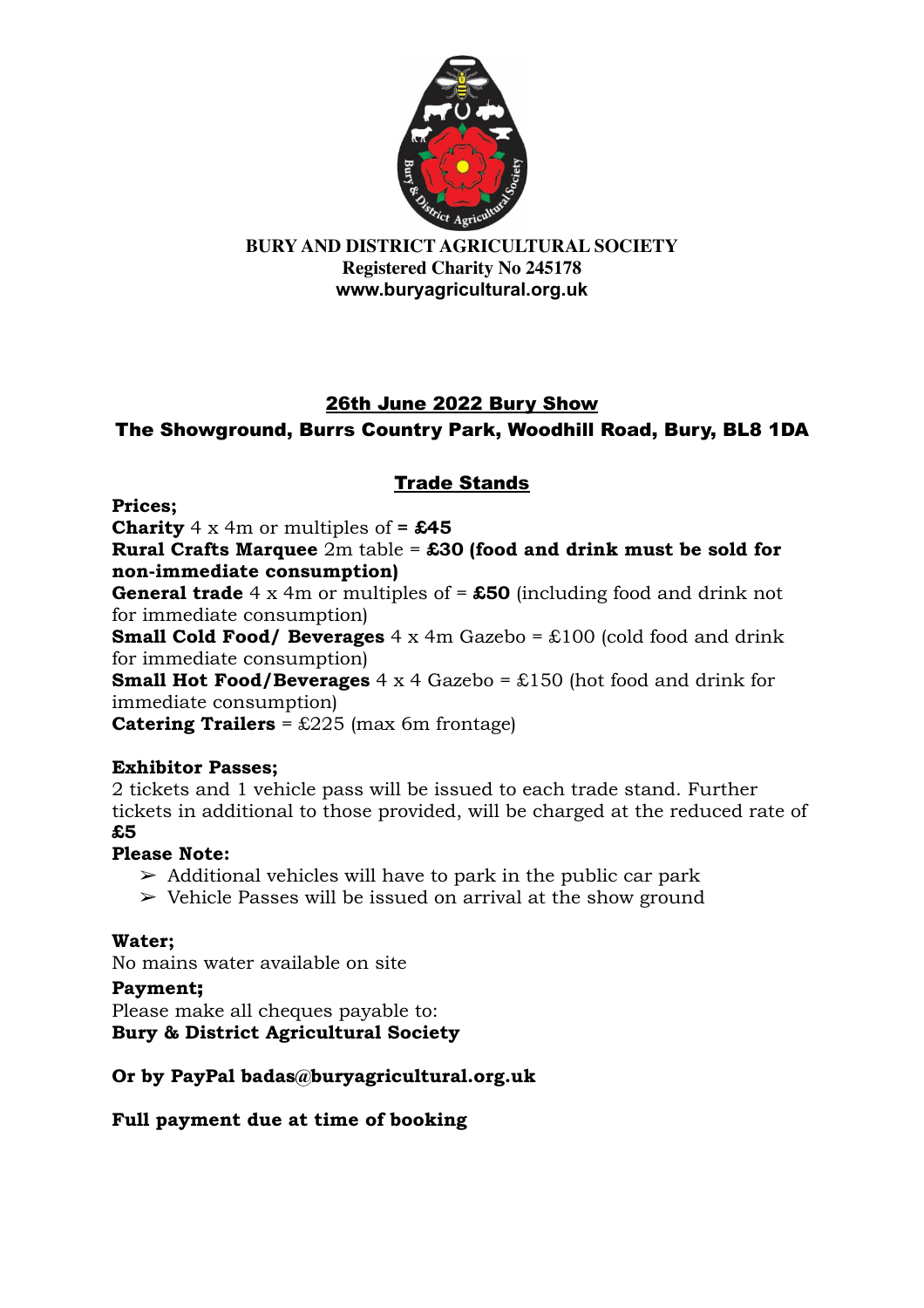

### Regulations;

The allocation & positioning of trade stands will be entirely at the discretion of the society.

On reporting to the trade stand steward, you will be shown your allocated plot which will be clearly marked out for you. All trade stands should be set out and ready to receive the public at the opening of the show at 9am.

Exhibitors must not extend beyond the boundary of the allocated plot.

Stewards will have the power to remove from the show ground any exhibitor or articles for sale that are deemed inappropriate.

The society, its officials & stewards shall not be held responsible for any accident, (fatal or otherwise), damage or loss, (however caused), that may occur to persons, property or goods exhibited on the show ground. Exhibitors are required to remove all litter at the close of the show.

exhibitor may only sell items that are detailed on this application form

#### Health & Safety;

Each exhibitor must ensure the correct documentation relating to health & safety and public liability insurance, is available for inspection. Please complete risk assessment form attached.

A separate Covid risk assessment will be required to be completed and forwarded no later than 14days prior to show day

#### Withdrawal or Cancellation;

If for any reason an exhibitor wishes to withdraw or cancel booking all fees will be forfeited. However, if the show is cancelled all monies will be repaid.

#### Unsuitable Traders;

The stewards & officials have the power to remove from the showground any exhibitor whose articles are not in accordance with the description given on the application form Or any vendor of shoddy articles, or who use unsuitable methods of trading, or any itinerant vendor who may have gained access to the showground. The definitions of what constitutes shoddy or unsuitable shall rest entirely with the stewards & show officials.

#### Litter;

Exhibitors are required to remove all their litter before they leave the showground.

#### Disclaimer of Responsibility;

The society, its officials & stewards shall not be held responsible for any accident fatal or otherwise, damage or loss however caused that may occur to any tradesperson, his servant or other person. Each exhibitor must be responsible for any loss, injury or damage.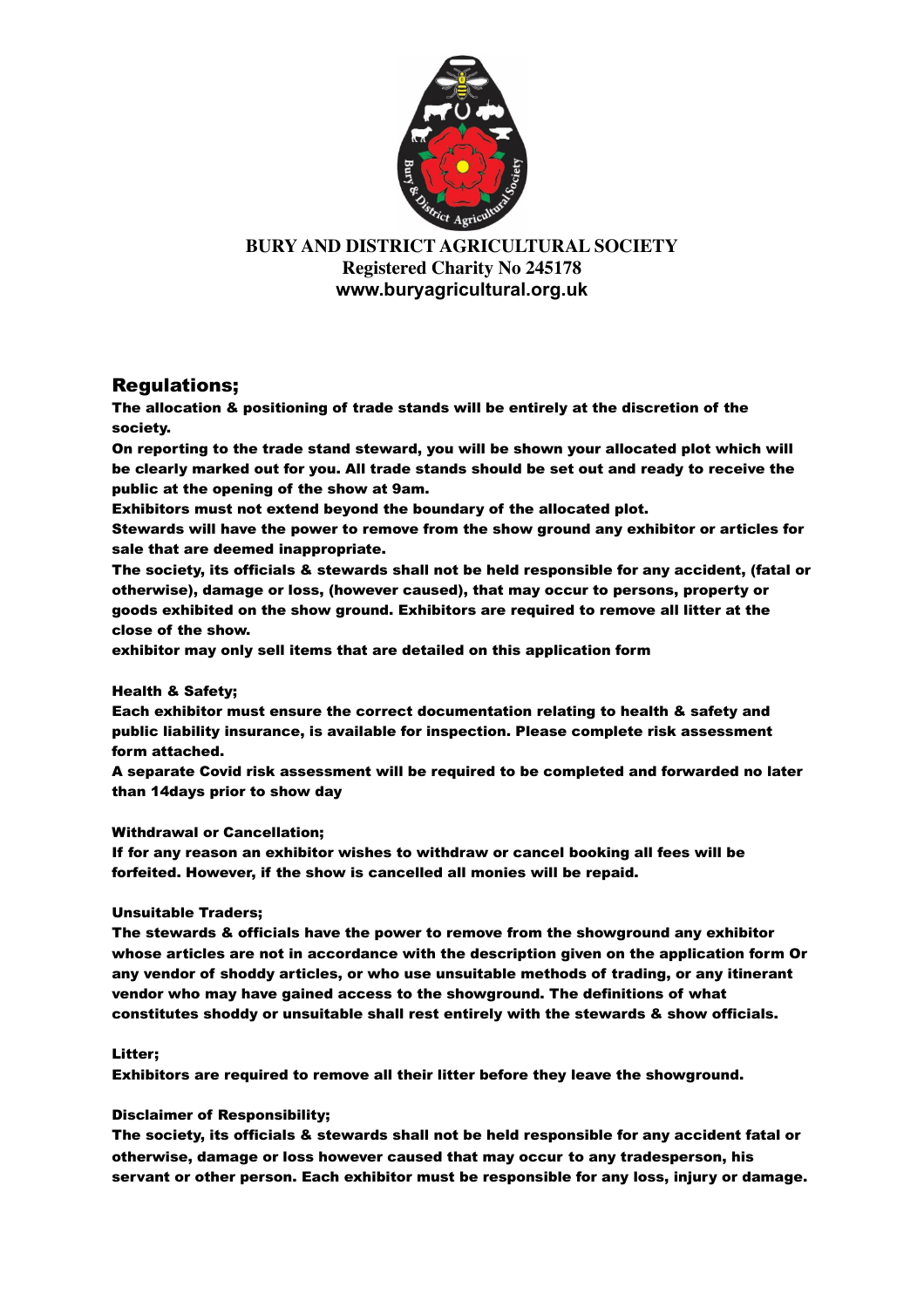

# 2022 Bury Show **Trade Stands** Exhibitors Application Form

| Post                                                                                                                                   |                        |
|----------------------------------------------------------------------------------------------------------------------------------------|------------------------|
|                                                                                                                                        |                        |
|                                                                                                                                        |                        |
| Description/Content of stand                                                                                                           |                        |
|                                                                                                                                        |                        |
|                                                                                                                                        |                        |
| Trestle Table 3 m £4 Quantity<br>Additional Tickets £5 Quantity                                                                        | $\pounds$<br>$\pounds$ |
| I Have Read, Understood and Agree to The Terms & Conditions Laid Down By The<br>Bury & District Agricultural Society For Trade Stands; |                        |
|                                                                                                                                        |                        |
| Please Return This Completed Application Form with The Correct Fee To;<br>Miss R Kershaw<br>5 Melbourne Rd                             |                        |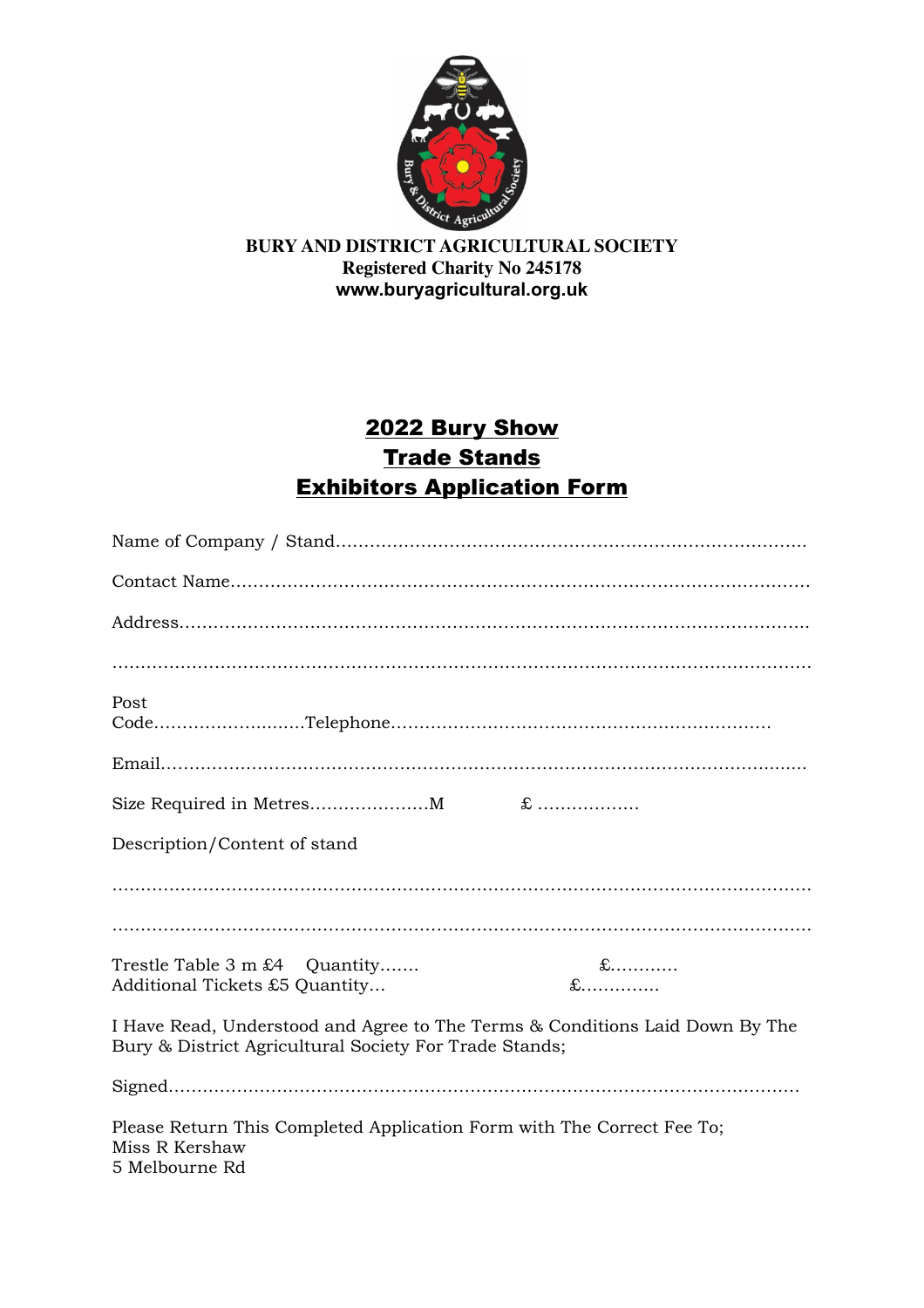

Todmorden OL14 7QG

# 2022 Bury Show The Showground, Burrs Country Park, Woodhill Road, Bury, Bl8 1DA

# **Trade Stands** Risk Assessment Form

| <b>HAZARD OR ACTIVITY ON</b><br>THE SITE | <b>RISKS</b><br><b>ASSOCIATED</b><br><b>WITH THE</b><br><b>HAZARDS</b> | <b>POTENTIAL TO</b><br><b>CAUSE HARM</b> | <b>CONTROLS TO</b><br><b>MINIMISE THE</b><br><b>RISK</b> |
|------------------------------------------|------------------------------------------------------------------------|------------------------------------------|----------------------------------------------------------|
|                                          |                                                                        |                                          |                                                          |
|                                          |                                                                        |                                          |                                                          |
|                                          |                                                                        |                                          |                                                          |
|                                          |                                                                        |                                          |                                                          |
|                                          |                                                                        |                                          |                                                          |
|                                          |                                                                        |                                          |                                                          |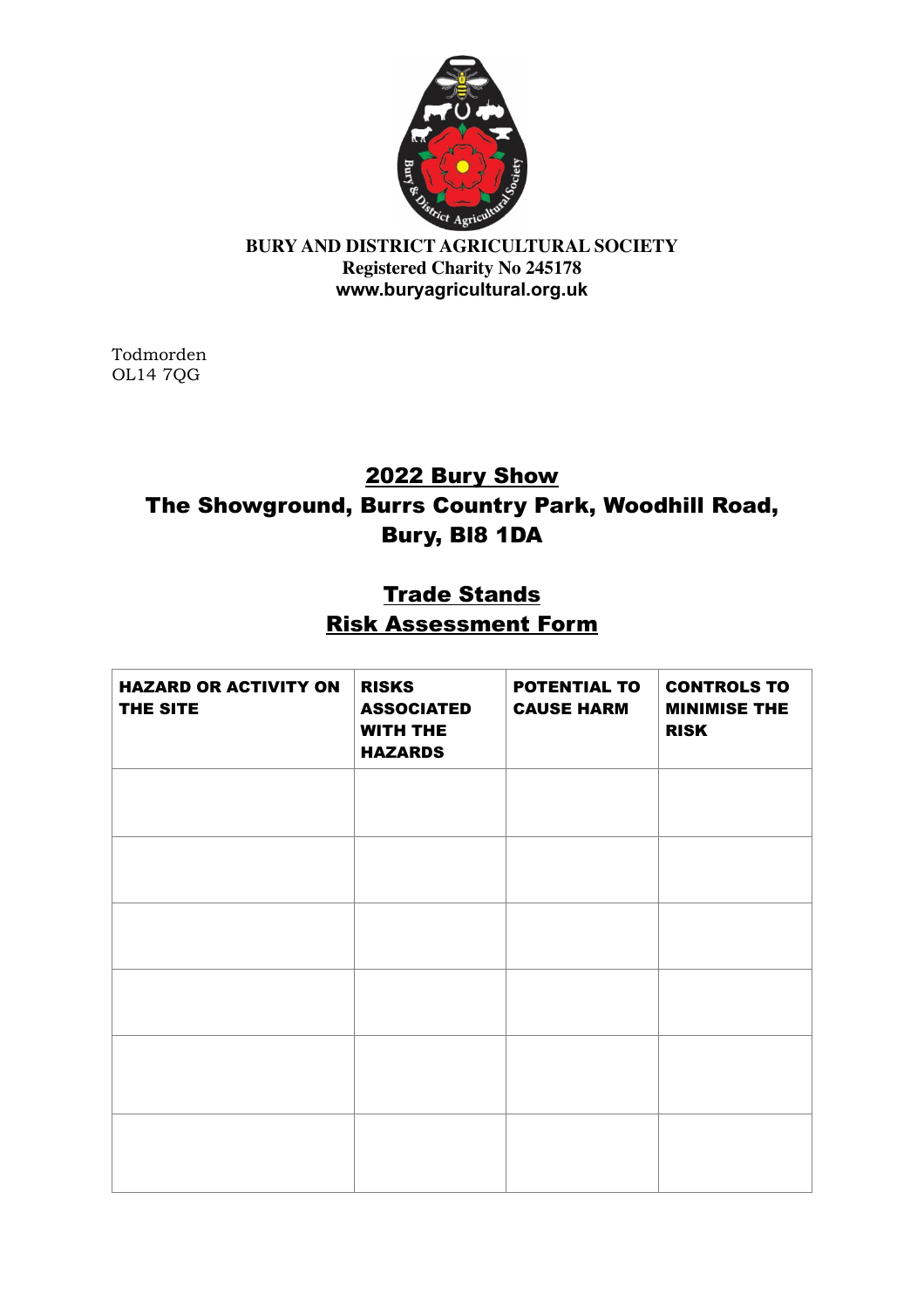

Signed……………………………………………… Date………………………………………………...

# 2022 Bury Show

# The Showground, Burrs Country Park, Woodhill Road, Bury, Bl8 1DA

Dear Sir/Madam,

I am pleased to enclose this year's trade stand application form for:

The Bury & District Agricultural Show,

To be held on Sunday 26th June 2022

At Burrs Country Park.

If you have any questions, problems or queries, please do not hesitate to contact me.

We look forward to seeing you & thank you in anticipation of your support.

Kind Regards Miss R Kershaw 5 Melbourne Rd Walsden Todmorden OL14 7QG